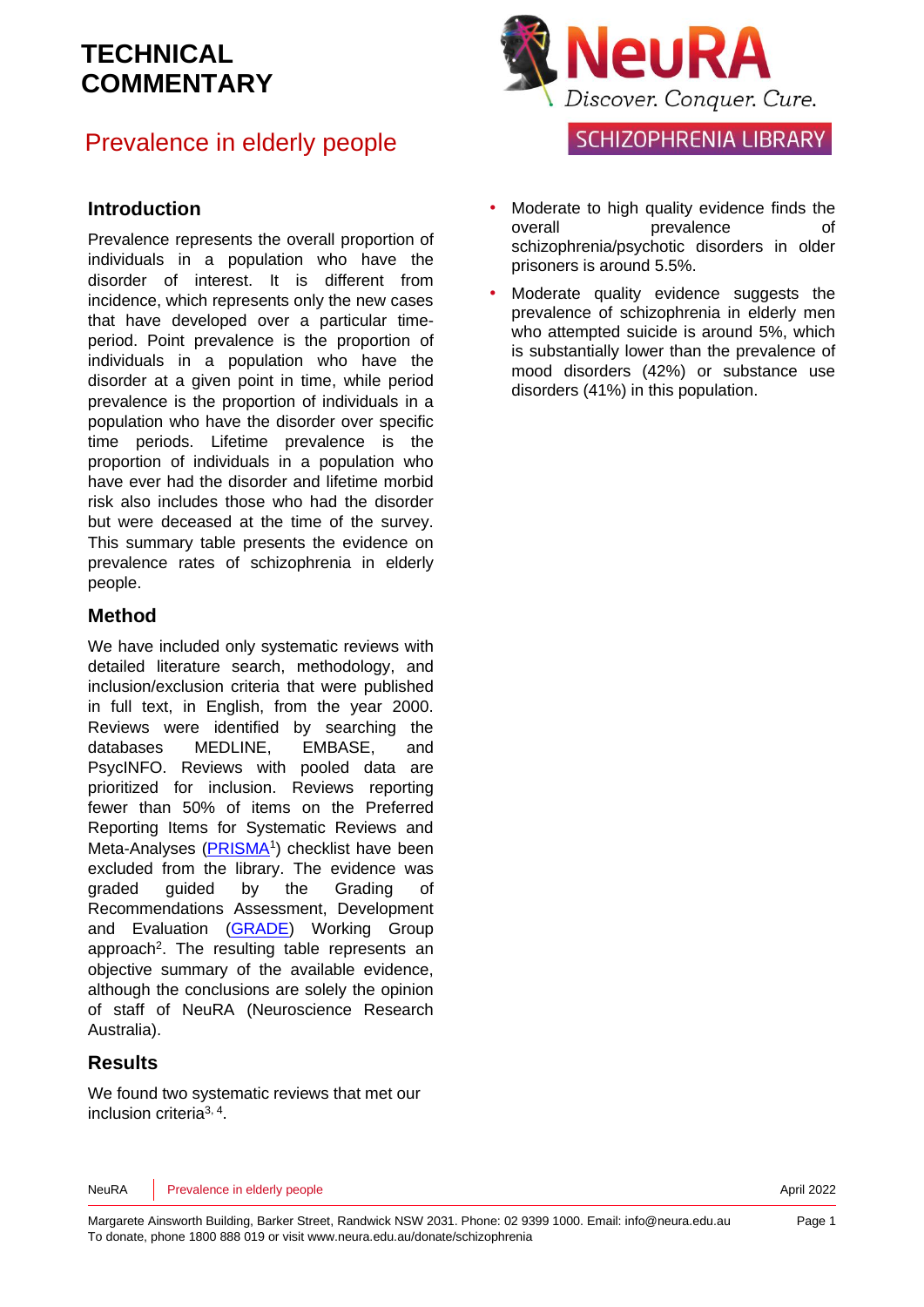## Prevalence in elderly people



SCHIZOPHRENIA LIBRARY

*Di Lorito C, Vollm B, Dening T*

#### **Psychiatric disorders among older prisoners: A systematic review and comparison study against older people in the community**

#### **Aging & Mental Health 2018; 22: 1-10**

[View review abstract online](https://www.ncbi.nlm.nih.gov/pubmed/28282734)

| Comparison                                                                                                                                                                              | Prevalence of schizophrenia or other psychotic disorders in<br>older prisoners (>50 years).<br>4 studies were conducted in the USA, 3 in the UK, and 1 in<br>France.                                                  |
|-----------------------------------------------------------------------------------------------------------------------------------------------------------------------------------------|-----------------------------------------------------------------------------------------------------------------------------------------------------------------------------------------------------------------------|
| <b>Summary of evidence</b>                                                                                                                                                              | Moderate to high quality evidence (large sample, unable to<br>assess consistency, appears precise, direct) finds the overall<br>prevalence of schizophrenia/psychotic disorders in older<br>prisoners is around 5.5%. |
| Prevalence of schizophrenia/psychotic disorders                                                                                                                                         |                                                                                                                                                                                                                       |
| Schizophrenia/psychoses: 8 studies, $N = 2,326$ , prevalence = 5.5%, 95%CI 5.3% to 5.7%                                                                                                 |                                                                                                                                                                                                                       |
| Older prisoners were found to have a higher risk of schizophrenia/psychosis than people in the<br>community, but this increase was not significantly different (RR = 6.0, $p > 0.05$ ). |                                                                                                                                                                                                                       |
| <b>Consistency in results</b>                                                                                                                                                           | Unable to assess; no measure of consistency is reported.                                                                                                                                                              |
| <b>Precision in results</b>                                                                                                                                                             | Appears precise for prevalence; unable to assess RR (no CIs<br>reported)                                                                                                                                              |
| <b>Directness of results</b>                                                                                                                                                            | <b>Direct</b>                                                                                                                                                                                                         |

*Ribeiro GCA, Vieira WA, Herval AM, Rodrigues RPCB, Agostini BA, Flores-Mir C, Repeke CEP, Paranhos LR*

**Prevalence of mental disorders among elderly men: A systematic review and meta-analysis**

**Sao Paulo Medical Journal 2020; 138(3): 190-200**

[View review abstract online](https://pubmed.ncbi.nlm.nih.gov/32491089/) 

NeuRA Prevalence in elderly people **April 2022**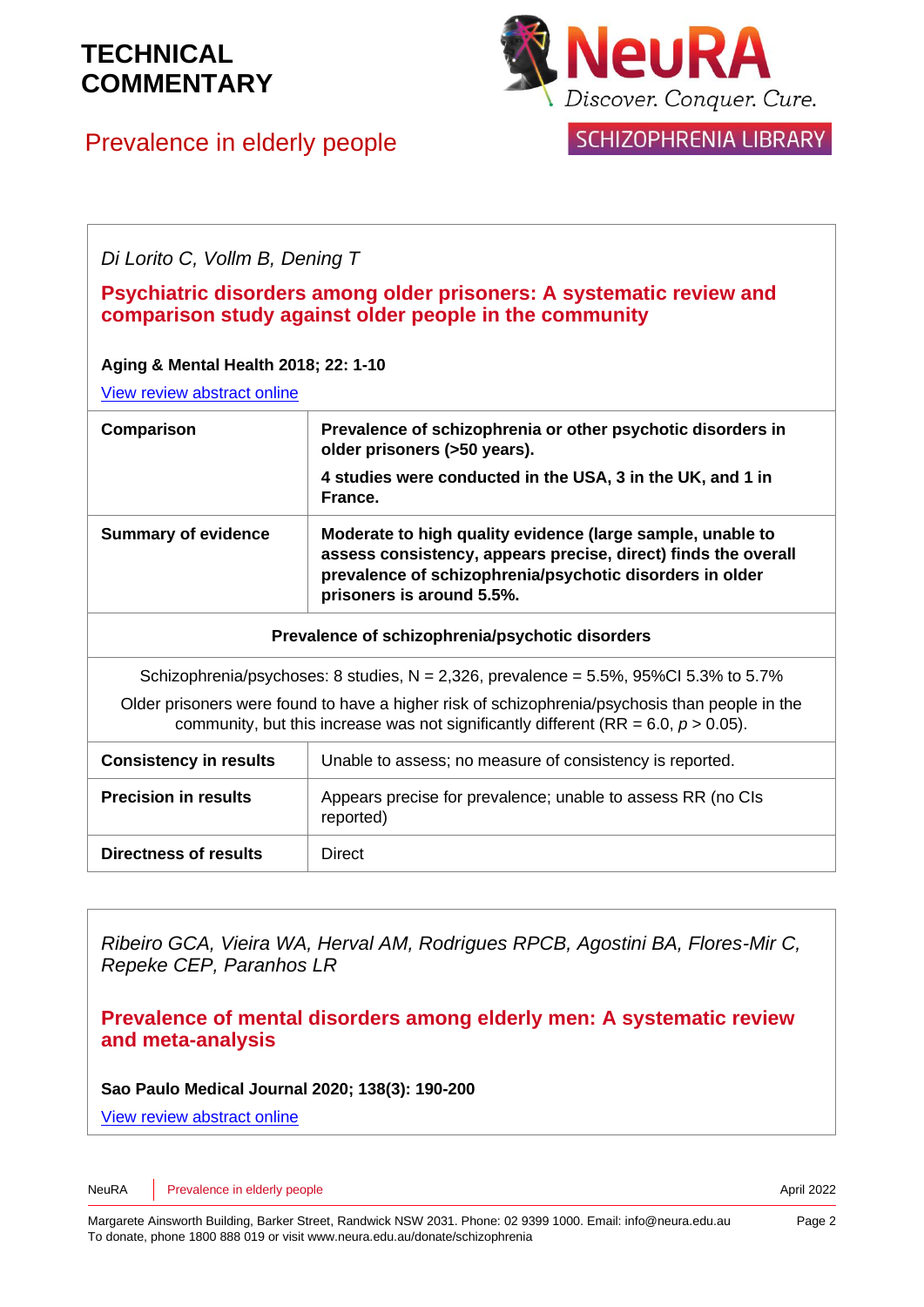## Prevalence in elderly people



SCHIZOPHRENIA LIBRARY

| Comparison                                                                      | Prevalence of schizophrenia in elderly men who attempted<br>suicide.                                                                                                                                                                                                                                            |  |
|---------------------------------------------------------------------------------|-----------------------------------------------------------------------------------------------------------------------------------------------------------------------------------------------------------------------------------------------------------------------------------------------------------------|--|
| <b>Summary of evidence</b>                                                      | Moderate quality evidence (large sample, inconsistent, imprecise,<br>direct) suggests the prevalence of schizophrenia in elderly men<br>who attempted suicide is around 5%, which is substantially lower<br>than the prevalence of mood disorders (42%) or substance use<br>disorders (41%) in this population. |  |
| Prevalence of schizophrenia                                                     |                                                                                                                                                                                                                                                                                                                 |  |
| 2 studies, N = 38,251, prevalence = 5.0%, 95%Cl 0.0% to 14.0%, $I^2 = 80\%$     |                                                                                                                                                                                                                                                                                                                 |  |
| This rate was lower than mood disorders (42%) or substance use disorders (41%). |                                                                                                                                                                                                                                                                                                                 |  |
| <b>Consistency in results</b>                                                   | Inconsistent                                                                                                                                                                                                                                                                                                    |  |
| <b>Precision in results</b>                                                     | Appears imprecise                                                                                                                                                                                                                                                                                               |  |
| Directness of results                                                           | <b>Direct</b>                                                                                                                                                                                                                                                                                                   |  |

### Explanation of acronyms

 $CI =$  confidence interval, N = number of participants,  $I^2 =$  the percentage of the variability in effect estimates that is due to heterogeneity rather than sampling error (chance), RR = risk ratio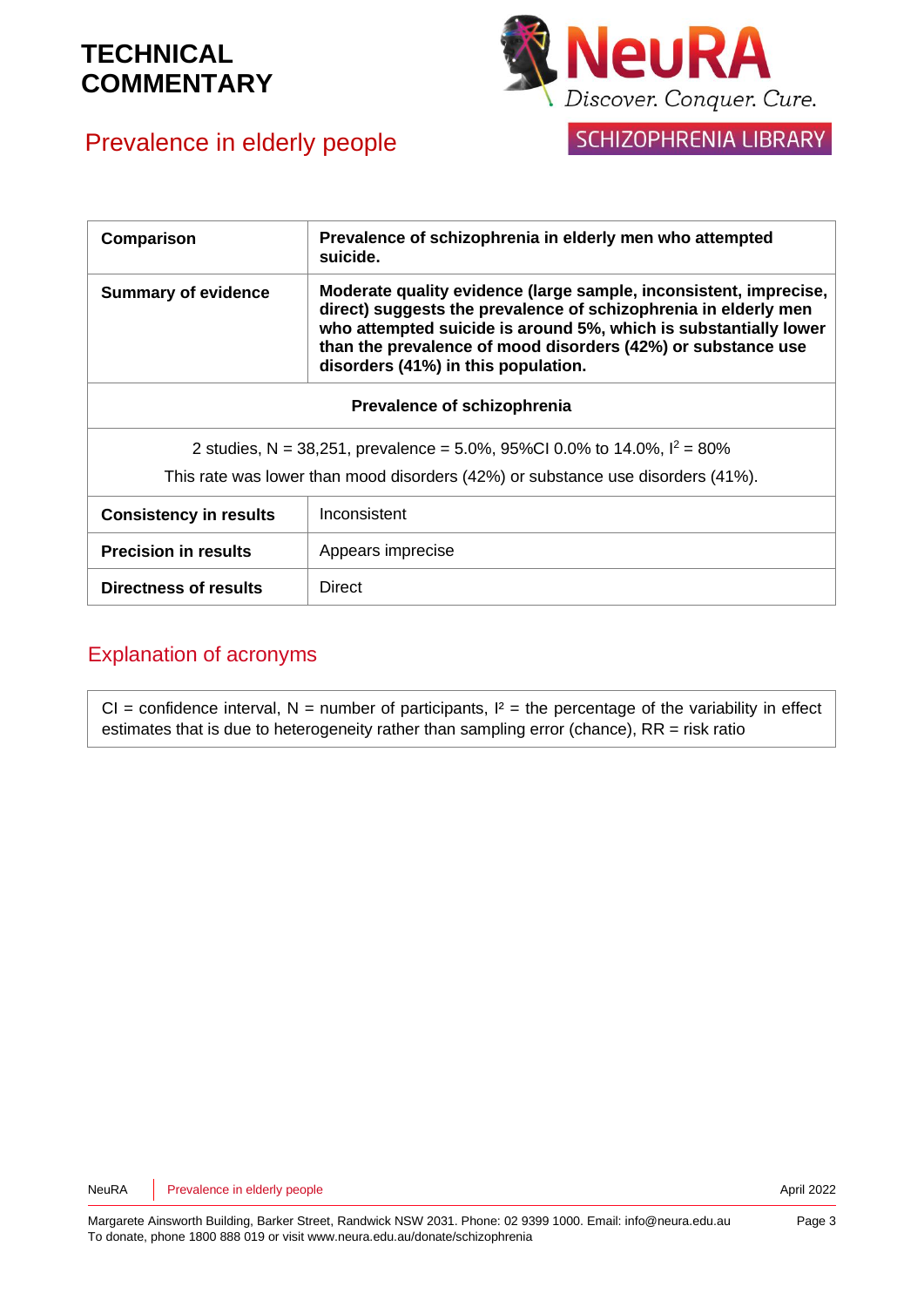### Prevalence in elderly people

### Explanation of technical terms

- \* Bias has the potential to affect reviews of both RCT and observational studies. Forms of bias include; reporting bias – selective reporting of results, publication bias - trials that are not formally published tend to show less effect than published trials, further if there are statistically significant differences between groups in a trial, these trial results tend to get published before those of trials without significant differences: language bias – only including English language reports; funding bias - source of funding for the primary research with selective reporting of results within primary studies; outcome variable selection bias; database bias including reports from some databases and not others; citation bias - preferential citation of authors. Trials can also be subject to bias when evaluators are not blind to treatment condition and selection bias of participants if trial samples are sma[ll](#page-5-4)<sup>5</sup>.
- † Different effect measures are reported by different reviews.

Prevalence; how many people have a particular disorder or event at a particular point in time. Incidence; how many new cases of a disorder or event per population in a specified time period.

Median rate ratio refers to the ratio between prevalence or incidence rates of two groups, based on the median rather than the mean. The median is often used as a better measure of central tendency than the mean when data are skewed. Harmonic means are also used when data are skewed and are appropriate for rate data.

Reliability and validity refers to how accurate the instrument is. Sensitivity is the proportion of actual positives that are correctly identified - 100% sensitivity = predict all people who are



at high risk as developing psychosis and specificity is the proportion of negatives that are correctly identified - 100% specificity = not predicting anyone as being at high risk if they are truly not.

Weighted mean difference scores refer to mean differences between treatment and comparison groups after treatment (or occasionally pre to post treatment) and in a randomised trial there is an assumption that both groups are comparable on this measure prior to treatment. Standardised mean differences are divided by the pooled standard deviation (or the standard deviation of one group when groups are homogenous) that allows results from different scales to be combined and compared. Each study's mean difference is then given a weighting depending on the size of the sample and the variability in the data. 0.2 represents a small effect, 0.5 a medium effect, and 0.8 and over represents a large effect<sup>[5](#page-5-4)</sup>.

Odds ratio (OR) or relative risk (RR) refers to the probability of a reduction  $($  1) or an increase (> 1) in a particular outcome in a treatment group, or a group exposed to a risk factor, relative to the comparison group. For example, a RR of 0.75 translates to a reduction in risk of an outcome of 25% relative to those not receiving the treatment or not exposed to the risk factor. Conversely, a RR of 1.25 translates to an increased risk of 25% relative to those not receiving treatment or not having been exposed to a risk factor. A RR or OR of 1.00 means there is no difference between groups. A medium effect is considered if  $RR > 2$  or  $< 0.5$  and a large effect if  $RR > 5$  or  $< 0.2<sup>6</sup>$  $< 0.2<sup>6</sup>$  $< 0.2<sup>6</sup>$ . InOR stands for logarithmic OR where a lnOR of 0 shows no difference between groups. Hazard ratios measure the effect of an explanatory variable on the hazard or risk of an event.

Correlation coefficients (eg, r) indicate the strength of association or relationship between variables. They are an indication of

#### NeuRA Prevalence in elderly people **April 2022**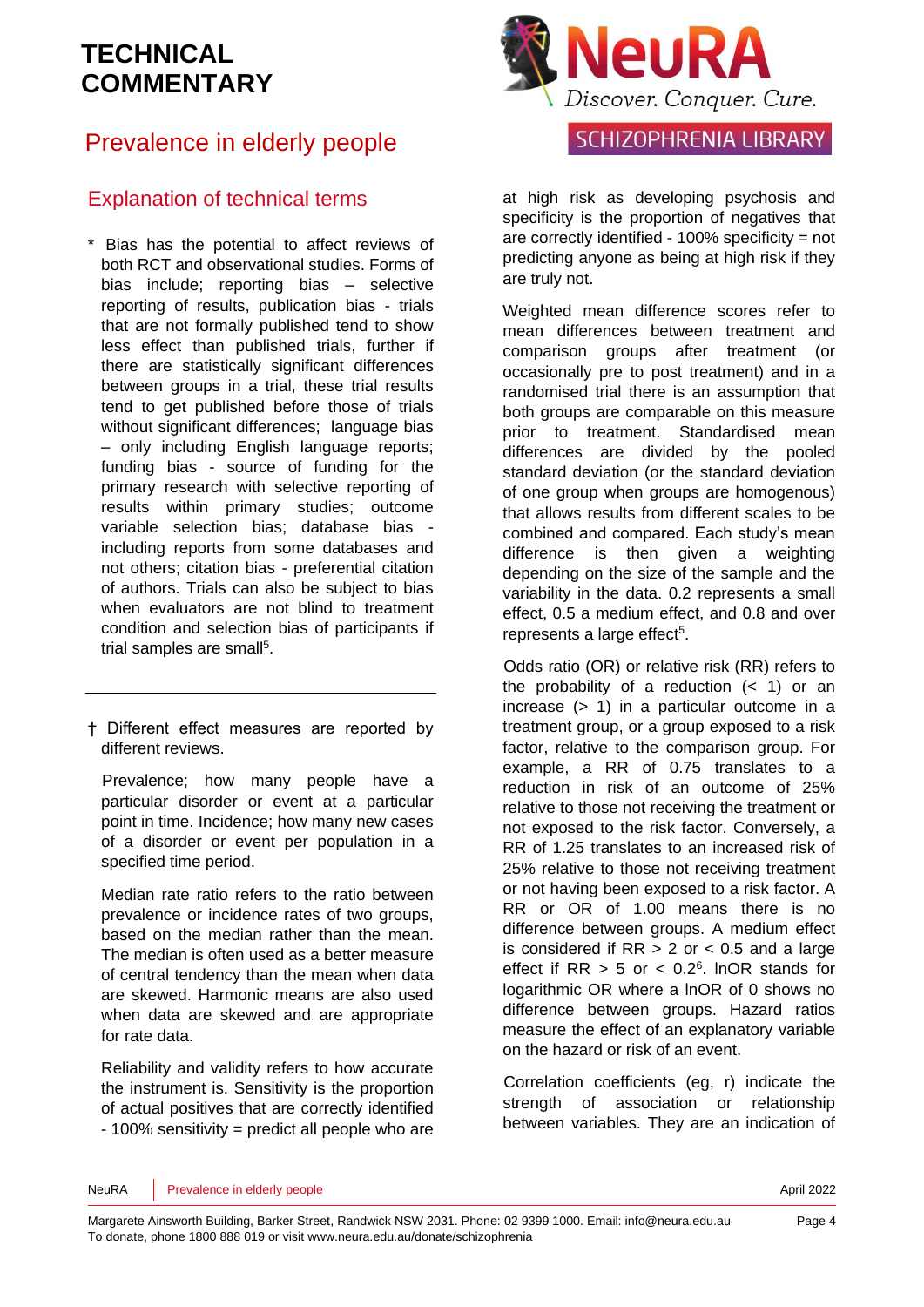### Prevalence in elderly people

prediction, but do not confirm causality due to possible and often unforseen confounding variables. An r of 0.10 represents a weak association, 0.25 a medium association and 0.40 and over represents a strong association. Unstandardised (*b*) regression coefficients indicate the average change in the dependent variable associated with a 1 unit change in the independent variable, statistically controlling for the other independent variables. Standardised regression coefficients represent the change being in units of standard deviations to allow comparison across different scales.

‡ Inconsistency refers to differing estimates of treatment effect across trials (i.e. heterogeneity or variability in results) that is not explained by subgroup analyses and therefore reduces confidence in the effect estimate. I² is the percentage of the variability in effect estimates that is due to heterogeneity rather than sampling error (chance) - 0% to 40%: heterogeneity might not be important, 30% to 60%: may represent moderate heterogeneity, 50% to 90%: may be considerable heterogeneity and over this is considerable heterogeneity.. I<sup>2</sup> can be calculated from Q (chi-square) for the test of heterogeneity with the following formula;

$$
I^2 = \left(\frac{Q - df}{Q}\right) \times 100\%
$$

§ Imprecision refers to wide confidence intervals indicating a lack of confidence in the effect estimate. Based on GRADE recommendations, a result for continuous data (standardised mean differences, not weighted mean differences) is considered imprecise if the upper or lower confidence limit crosses an effect size of 0.5 in either direction, and for binary and correlation data, an effect size of 0.25. GRADE also



### **SCHIZOPHRENIA LIBRARY**

recommends downgrading the evidence when sample size is smaller than 300 (for binary data) and 400 (for continuous data), although for some topics, this criteria should be relaxe[d](#page-5-6)<sup>7</sup> .

║ Indirectness of comparison occurs when a comparison of intervention A versus B is not available but A was compared with C and B was compared with C that allows indirect comparisons of the magnitude of effect of A versus B. Indirectness of population, comparator and or outcome can also occur when the available evidence regarding a particular population, intervention, comparator, or outcome is not available so is inferred from available evidence. These inferred treatment effect sizes are of lower quality than those gained from head-to-head comparisons of A and B.

NeuRA Prevalence in elderly people **April 2022** 

Page 5